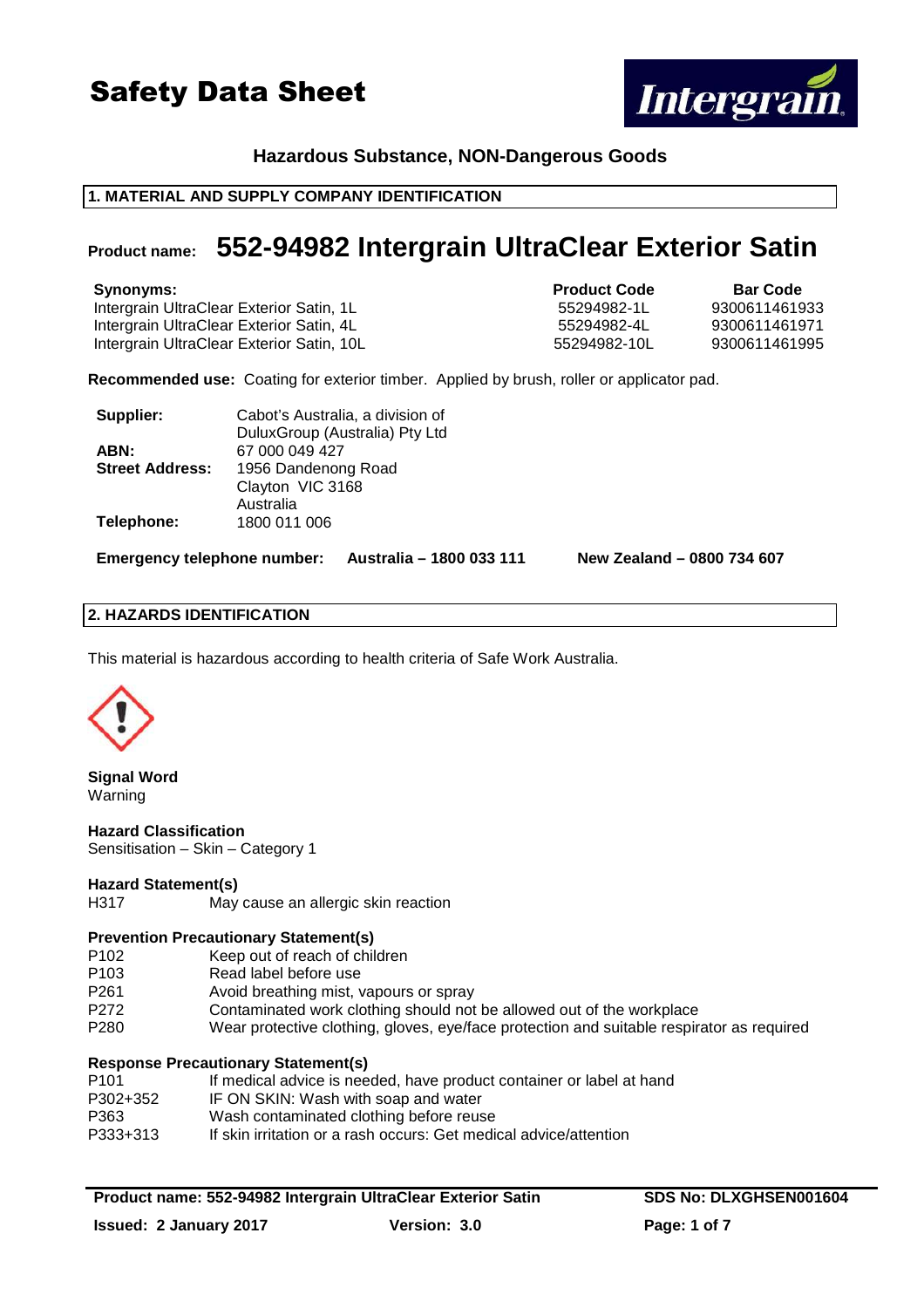

# **Storage Precautionary Statement(s)**

Not allocated

#### **Disposal Precautionary Statement(s)**

P501 Dispose of contents/container in accordance with local, regional, national and international regulations

#### **Poisons Schedule (Aust):** Not applicable

# **DANGEROUS GOODS CLASSIFICATION**

Not classified as Dangerous Goods by the criteria of the "Australian Code for the Transport of Dangerous Goods by Road & Rail" and the "New Zealand NZS5433: Transport of Dangerous Goods on Land".

| <b>3. COMPOSITION INFORMATION</b>          |              |                   |  |
|--------------------------------------------|--------------|-------------------|--|
|                                            |              |                   |  |
| <b>CHEMICAL ENTITY</b>                     | CAS NO.      | <b>PROPORTION</b> |  |
| Hydroxyphenylbenzotriazole derivative      | 104810-48-2* | $< 1\%$           |  |
| Piperidinyl sebacate derivative            | 41556-26-7^  | $< 1\%$           |  |
| Ingredients determined to be non-hazardous |              | <b>Balance</b>    |  |
|                                            |              | 100%              |  |
| *Contains also 104810-47-1                 |              |                   |  |
| ^Contains also 82919-37-3                  |              |                   |  |

# **4. FIRST AID MEASURES**

If poisoning occurs, contact a doctor or Poisons Information Centre (Phone Australia 131 126, New Zealand 0800 764 766).

**Inhalation:** Remove victim from exposure - avoid becoming a casualty. Remove contaminated clothing and loosen remaining clothing. Allow patient to assume most comfortable position and keep warm. Keep at rest until fully recovered. Seek medical advice if effects persist.

**Skin contact:** If skin or hair contact occurs, remove contaminated clothing and flush skin and hair with running water. If swelling, redness, blistering or irritation occurs seek medical assistance.

**Eye contact:** If in eyes wash out immediately with water. Seek medical attention.

**Ingestion:** Rinse mouth with water. If swallowed, do NOT induce vomiting. Give a glass of water to drink. Never give anything by the mouth to an unconscious patient. If vomiting occurs give further water. Seek medical advice.

**PPE for First Aiders:** Wear overalls, safety glasses and impervious gloves. Available information suggests that gloves made from nitrile rubber should be suitable for intermittent contact. However, due to variations in glove construction and local conditions, the user should make a final assessment. Always wash hands before smoking, eating, drinking or using the toilet. Wash contaminated clothing and other protective equipment before storing or re-using.

**Notes to physician:** Treat symptomatically.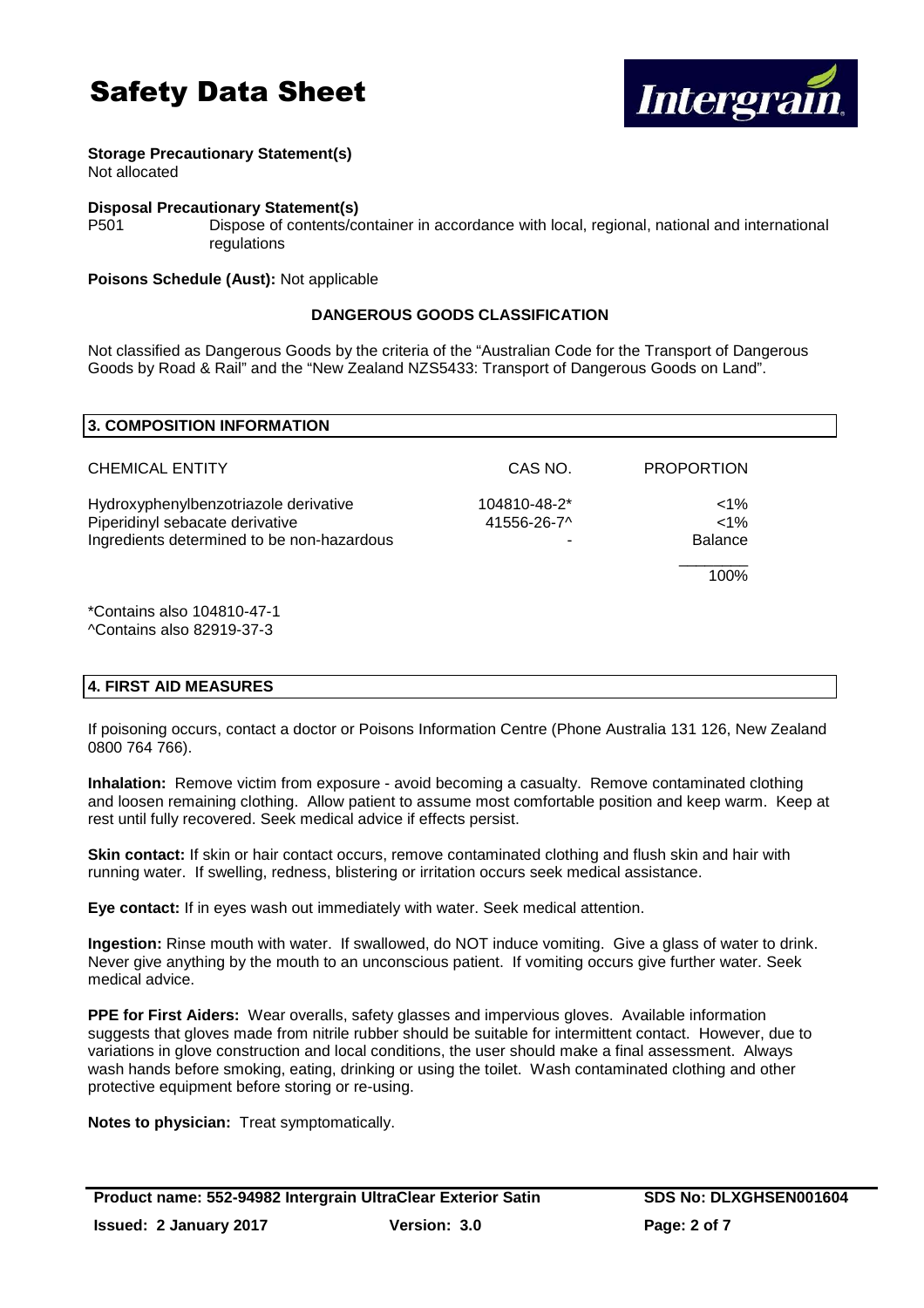

# **5. FIRE-FIGHTING MEASURES**

**Hazchem Code:** Not applicable.

**Suitable extinguishing media: I**f material is involved in a fire use water fog (or if unavailable fine water spray), foam, dry agent (carbon dioxide, dry chemical powder).

**Specific hazards:** Non-combustible material.

**Fire fighting further advice:** Not combustible, however following evaporation of aqueous component residual material can burn if ignited. On burning may emit toxic fumes. Fire fighters to wear self-contained breathing apparatus and suitable protective clothing if risk of exposure to vapour or products of combustion.

# **6. ACCIDENTAL RELEASE MEASURES**

#### **SMALL SPILLS**

Wear protective equipment to prevent skin and eye contamination. Wipe up with absorbent (clean rag or paper towels). Allow absorbent to dry before disposing with normal household garbage.

#### **LARGE SPILLS**

Slippery when spilt. Avoid accidents, clean up immediately. Wear protective equipment to prevent skin and eye contamination and the inhalation of vapours. Work up wind or increase ventilation. Contain - prevent run off into drains and waterways. Use absorbent (soil, sand or other inert material). Collect and seal in properly labelled containers or drums for disposal. If contamination of sewers or waterways has occurred advise local emergency services.

**Dangerous Goods – Initial Emergency Response Guide No:** Not applicable.

#### **7. HANDLING AND STORAGE**

**Handling:** Avoid skin and eye contact and inhalation of vapour, mist or aerosols.

**Storage:** Store in a cool, dry, well-ventilated place and out of direct sunlight. Store away from incompatible materials described in Section 10. Keep containers closed when not in use - check regularly for leaks.

#### **8. EXPOSURE CONTROLS AND PERSONAL PROTECTION**

**National occupational exposure limits:** No value assigned for this specific material by Safe Work Australia or Department of Labour New Zealand.

**Biological Limit Values:** As per the "National Model Regulations for the Control of Workplace Hazardous Substances (Safe Work Australia)" the ingredients in this material do not have a Biological Limit Allocated.

**Engineering measures:** Use only in well ventilated areas. Keep containers closed when not in use.

**Personal protection equipment:** B: OVERALLS, SAFETY SHOES, SAFETY GLASSES, GLOVES.

Wear overalls, safety glasses and impervious gloves. Available information suggests that gloves made from nitrile rubber should be suitable for intermittent contact. However, due to variations in glove construction and local conditions, the user should make a final assessment. Always wash hands before smoking, eating, drinking or using the toilet. Wash contaminated clothing and other protective equipment before storing or reusing.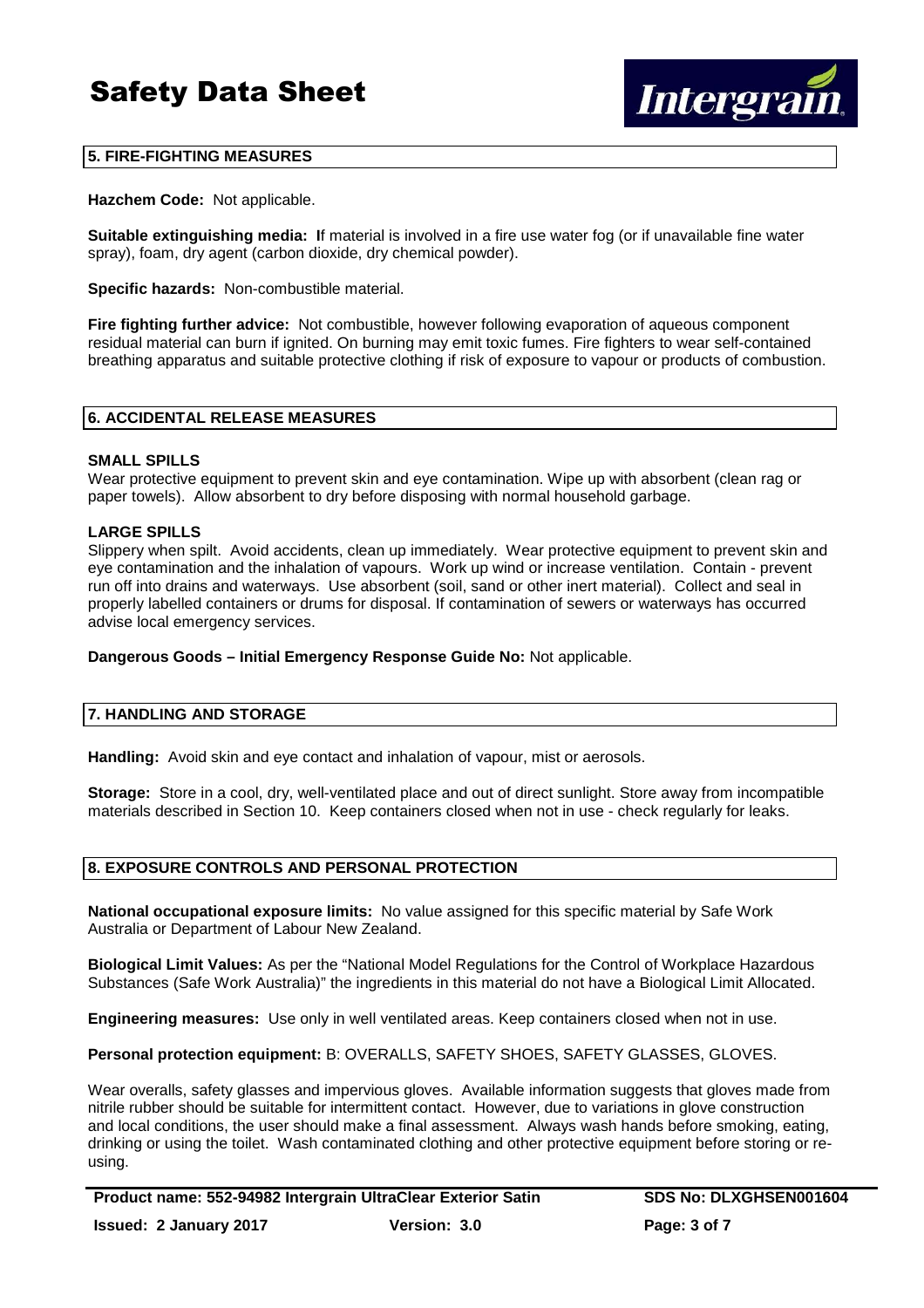

If risk of inhalation of exists, wear organic vapour/particulate respirator meeting the requirements of AS/NZS 1715 and AS/NZS 1716.

**Hygiene measures:** Keep away from food, drink and animal feeding stuffs. When using do not eat, drink or smoke. Wash hands prior to eating, drinking or smoking. Avoid skin and eye contact and inhalation of vapour, mist or aerosols. Ensure that eyewash stations and safety showers are close to the workstation location.

# **9. PHYSICAL AND CHEMICAL PROPERTIES**

**Form / Colour / Odour:** Pale-brown liquid with a mild, characteristic odour.

**Solubility:** Miscible with water. **Specific Gravity (20 °C):** 1.08 **Relative Vapour Density (air=1):**  $>1$ <br>Vapour Pressure (20 °C): N Av Vapour Pressure (20 °C): **Flash Point (°C):** N App **Flammability Limits (%):** N App **Autoignition Temperature (°C):** N App **Melting Point/Range (°C):** N Av **Boiling Point/Range (°C):** Approx. 100 **Decomposition Point (°C):** N Av **pH:** 9.0 **Viscosity (40 °C):**  $>21$  mm<sup>2</sup>/sec Total VOC (g/Litre): N Av

> (Typical values only - consult specification sheet)  $N Av = Not available$   $N App = Not applicable$

# **10. STABILITY AND REACTIVITY**

**Reactivity:** No reactivity hazards are known for the material.

**Chemical stability:** This material is thermally stable when stored and used as directed.

**Hazardous reactions:** No known hazardous reactions.

**Conditions to avoid:** Elevated temperatures and sources of ignition.

**Incompatible materials:** Oxidising agents.

**Hazardous decomposition products:** Oxides of carbon and nitrogen, smoke and other toxic fumes.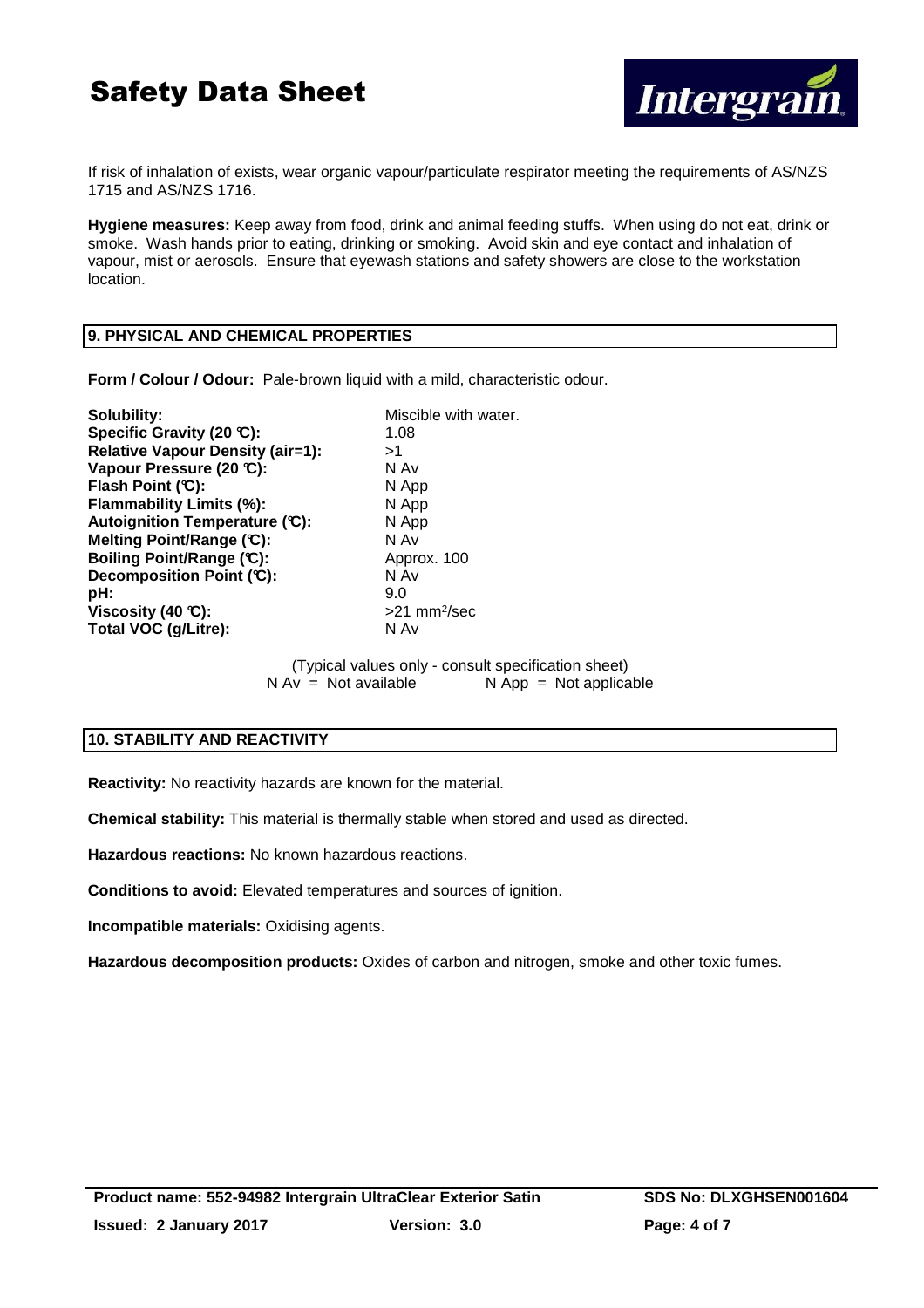

# **11. TOXICOLOGICAL INFORMATION**

No adverse health effects expected if the product is handled in accordance with this Safety Data Sheet and the product label. Symptoms or effects that may arise if the product is mishandled and overexposure occurs are:

#### **Acute Effects**

**Inhalation:** Inhalation of mists or aerosols may produce respiratory irritation.

**Skin contact:** Contact with skin may result in irritation. A skin sensitiser. Repeated or prolonged skin contact may lead to allergic contact dermatitis.

**Ingestion:** Swallowing can result in nausea, vomiting and irritation of the gastrointestinal tract.

**Eye contact:** May be an eye irritant.

#### **Acute toxicity**

**Inhalation:** This material has been classified as non-hazardous. Acute toxicity estimate (based on ingredients): >20 mg/L

**Skin contact:** This material has been classified as non-hazardous. Acute toxicity estimate (based on ingredients): >2,000 mg/Kg

**Ingestion:** This material has been classified as non-hazardous. Acute toxicity estimate (based on ingredients): >2,000 mg/Kg

**Corrosion/Irritancy:** Eye: this material has been classified as not corrosive or irritating to eyes. Skin: this material has been classified as not corrosive or irritating to skin.

**Sensitisation:** Inhalation: this material has been classified as not a respiratory sensitiser. Skin: this material has been classified as a Category 1 Hazard (skin sensitiser).

**Aspiration hazard:** This material has been classified as non-hazardous.

**Specific target organ toxicity (single exposure):** This material has been classified as non-hazardous.

# **Chronic Toxicity**

**Mutagenicity:** This material has been classified as non-hazardous.

**Carcinogenicity:** This material has been classified as non-hazardous.

**Reproductive toxicity (including via lactation):** This material has been classified as non-hazardous.

**Specific target organ toxicity (repeat exposure):** This material has been classified as non-hazardous.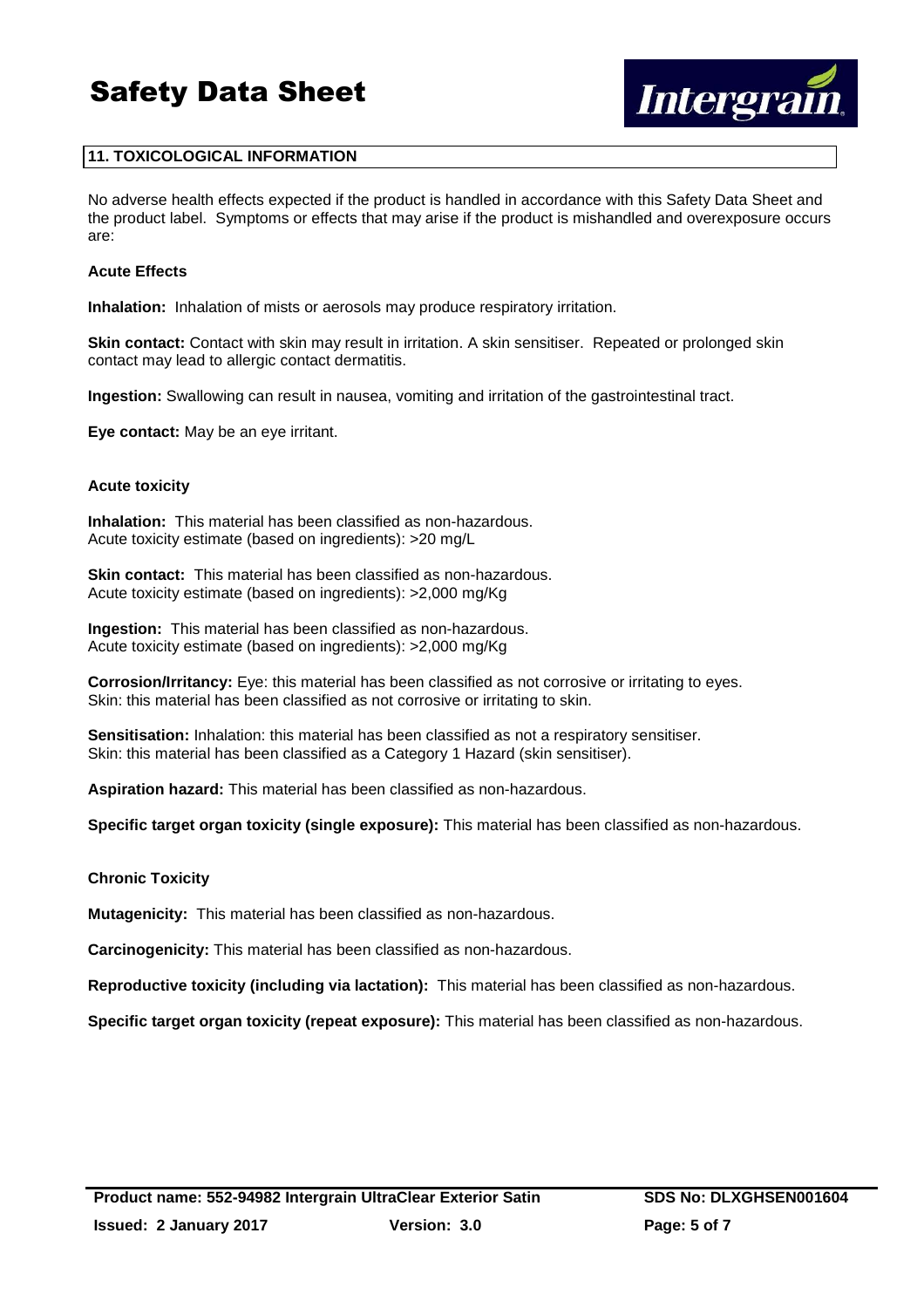

# **12. ECOLOGICAL INFORMATION**

Avoid contaminating waterways.

**Acute aquatic hazard:** No information is available to complete an assessment.

**Long-term aquatic hazard:** No information is available to complete an assessment.

**Ecotoxicity:** No information available.

**Persistence and degradability:** No information available.

**Bioaccumulative potential:** No information available.

**Mobility:** No information available.

# **13. DISPOSAL CONSIDERATIONS**

Persons conducting disposal, recycling or reclamation activities should ensure that appropriate personal protection equipment is used, see "Section 8. Exposure Controls and Personal Protection" of this SDS.

If possible material and its container should be recycled. If material or container cannot be recycled, dispose in accordance with local, regional, national and international Regulations.

#### **14. TRANSPORT INFORMATION**

#### **ROAD AND RAIL TRANSPORT**

Not classified as Dangerous Goods by the criteria of the "Australian Code for the Transport of Dangerous Goods by Road & Rail" and the "New Zealand NZS5433: Transport of Dangerous Goods on Land".

#### **MARINE TRANSPORT**

Not classified as Dangerous Goods by the criteria of the International Maritime Dangerous Goods Code (IMDG Code) for transport by sea.

#### **AIR TRANSPORT**

Not classified as Dangerous Goods by the criteria of the International Air Transport Association (IATA) Dangerous Goods Regulations for transport by air.